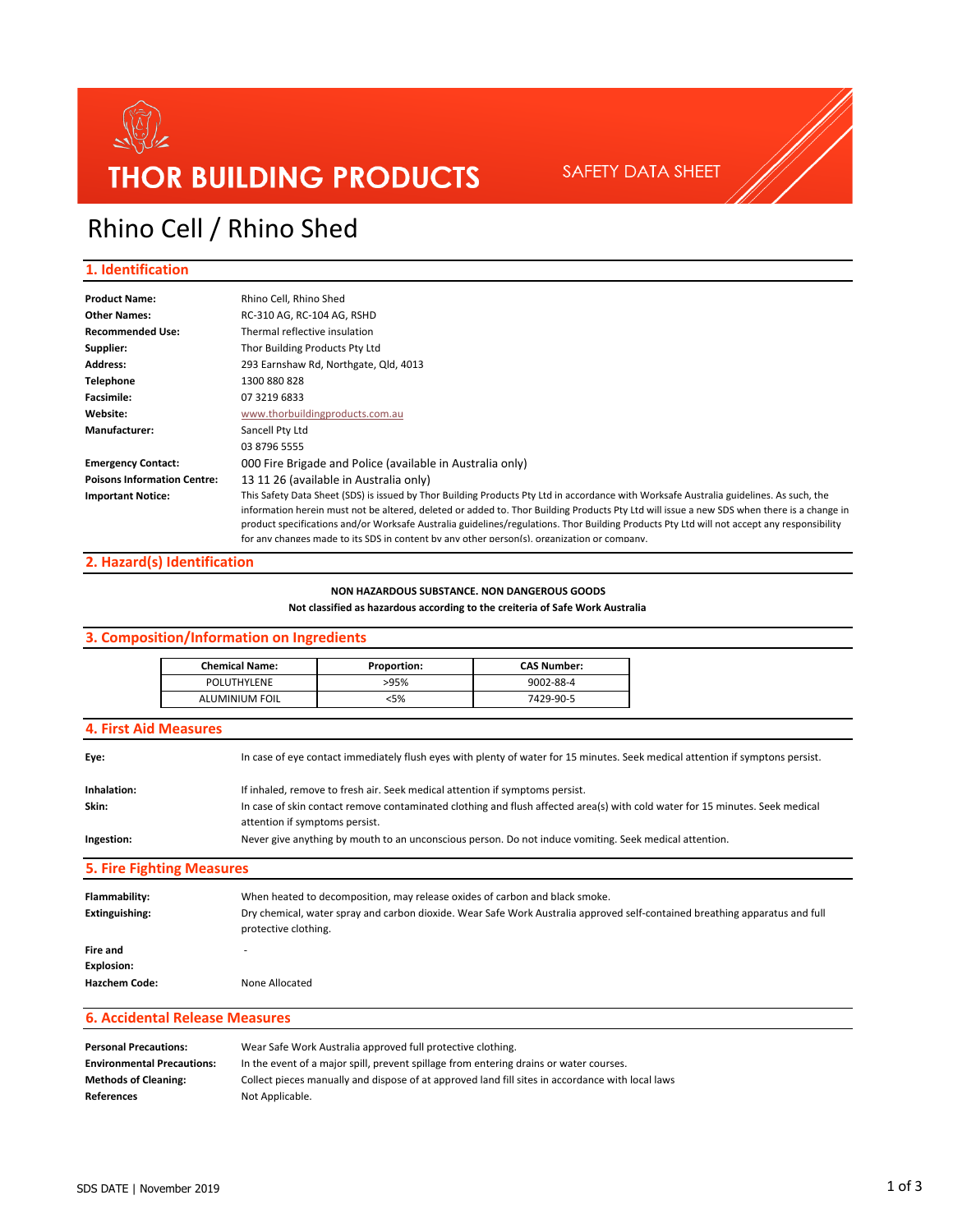## $\mathbb{Z}$ **THOR BUILDING PRODUCTS**

SAFETY DATA SHEET

#### **7. Storage and Handling**

| Storage:                     | Store in original packaging in cool, dry, well-ventilated area. Protect from direct sunlight, naked flame, sparks and other sources of<br>ignition. Keep away from any |
|------------------------------|------------------------------------------------------------------------------------------------------------------------------------------------------------------------|
| <b>Handling</b>              | Before use read product label. Observe good personal hygiene.                                                                                                          |
|                              | 8. Exposure Controls/Personal Protection                                                                                                                               |
| <b>Exposure Standards:</b>   | No exposure standard(s) allocated.                                                                                                                                     |
| <b>Biological Limits:</b>    | No biological limit(s) allocated.                                                                                                                                      |
| <b>Engineering Controls:</b> | Provide appropriate exhaust ventilation at places where dust is formed.                                                                                                |
| PPE:                         | EYE: Safety glasses. See Australian Standards AS 1336 and AS/NZS 1337 for more information. SKIN: Protective gloves. See                                               |
|                              | Australian Standards AS 2161 and 2919 and AS/NZS 2210 for more information. Food, beverages and tobacco products should not                                            |
|                              | be stored or consumed where this material is in use Always wash hands before smoking, eating, drinking and using the toilet.                                           |
|                              | Wash contaminated clothing and other protective equipment before storage or re-use. Provide eyewash fountains and safety                                               |
|                              | showers in close proximity to points of potential exposure.                                                                                                            |

#### **9. Physical and Chemical Properties**

**Appearance:** Polyethelene bubble with aluminium foil (silver and anti-glare red) covering for AS/NZS 1530.3-1999 fire performance.

| Odour:                                 | Odourless.             | <b>Upper/Lower Explosion Limit:</b> | Not Available.   |
|----------------------------------------|------------------------|-------------------------------------|------------------|
| Flammability:                          | Flammability Index, 42 |                                     |                  |
| <b>Boiling Point:</b>                  | Not Available.         | <b>Autoignition Temp:</b>           | Not Available.   |
| <b>Melting Point:</b>                  | $90^{\circ}$ C         | <b>Decomposition Temp:</b>          | $>250^{\circ}$ C |
| <b>Vapour Density:</b>                 | Not Available.         | Viscosity                           | Not Available.   |
| Specific Gravity (kg/m <sup>3</sup> ): | 50-60                  | <b>Partition Coefficient:</b>       | Not Available.   |
| Solubility (water):                    | Insoluble.             | % Volatiles                         | Not Available.   |
| <b>Vapour Pressure:</b>                | Not Determinable.      | Flash Point:                        | $>150^{\circ}$ C |

#### **10. Stability and Reactivity**

| <b>Chemical Stability:</b><br><b>Conditions to Avoid:</b><br><b>Materials to Avoid:</b> | Stable under normal conditions of use.<br>Naked flame, sparks and other sources of ignition.<br>Strong oxidizing agents. |
|-----------------------------------------------------------------------------------------|--------------------------------------------------------------------------------------------------------------------------|
| <b>Hazardous Decomposition</b><br><b>Products:</b>                                      | Oxides of carbon                                                                                                         |
| <b>Hazardous Reactions:</b>                                                             | Polymerisation will not occur.                                                                                           |

#### **11. Toxicological Information**

| <b>Health Hazard Summary:</b><br>Eve:<br>Inhalation: | Not classified as hazardous according to NOHSC criteria.<br>Particulate matter may cause machanical irritation to the eye.<br>Inhalation is negligible at room temerature. Nuisance dusts can be irritating to the upper respiritory tract. May be a choking hazard.                                |
|------------------------------------------------------|-----------------------------------------------------------------------------------------------------------------------------------------------------------------------------------------------------------------------------------------------------------------------------------------------------|
| Skin:                                                | Particulate matter may cause skin abrasion or irritation.                                                                                                                                                                                                                                           |
| Ingestion:                                           | May be a choking hazard.                                                                                                                                                                                                                                                                            |
| <b>Toxicity Data:</b>                                | Polyethylene has been classified by the international Agency for research on cancer (IARC) as a group 3 agent. Group 3 - The agent<br>is not classificable as to its carcinogenicity to humans. Data available is insufficient for assessment to be made. (IARC Monograph<br>Sup. 7, P.70, UK 1987) |

#### **12. Ecological Information**

| Ecotoxicity:               | No information provided. |
|----------------------------|--------------------------|
| <b>Chemical Stability:</b> | Stable                   |